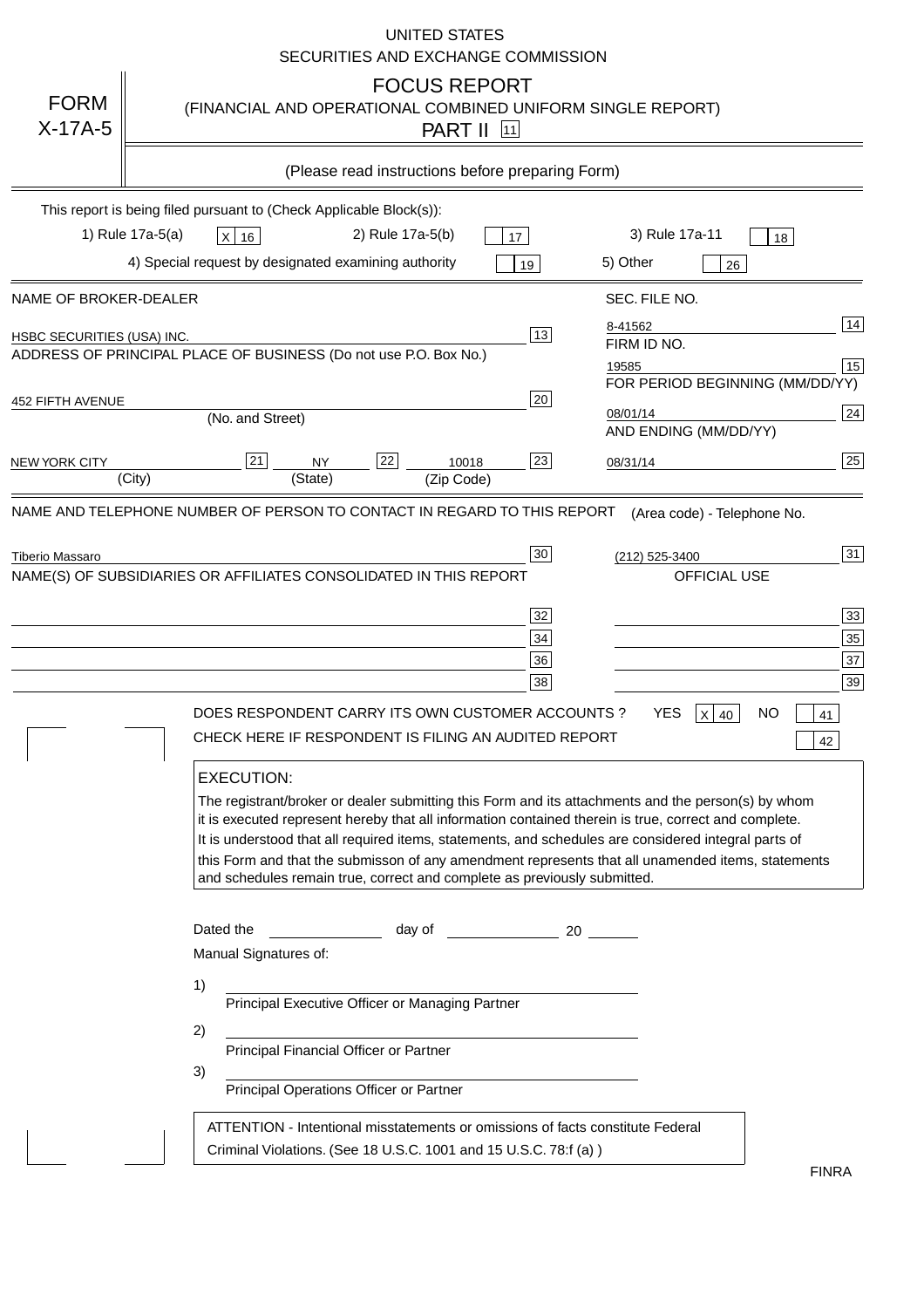## SUPPLEMENT TO FINANCIAL AND OPERATIONAL COMBINED UNIFORM SINGLE REPORT PART II

BROKER OR DEALER

HSBC SECURITIES (USA) INC.

08/31/14

as of

## STATEMENT OF SEGREGATION REQUIREMENTS AND FUNDS IN SEGREGATION FOR CUSTOMERS TRADING ON U.S. COMMODITY EXCHANGES

| SEGREGATION REQUIREMENTS (Section 4d(2) of the CEAct)                                       |                   |                    |          |
|---------------------------------------------------------------------------------------------|-------------------|--------------------|----------|
| 1. Net ledger balance                                                                       |                   |                    |          |
| A. Cash                                                                                     | \$                | 260,783,373 7010   |          |
| B. Securities (at market)                                                                   |                   | 550,172,213 7020   |          |
| 2. Net unrealized profit (loss) in open futures contracts traded on a contract market       |                   | 368,167,219 7030   |          |
| 3. Exchange traded options                                                                  |                   |                    |          |
| A. Add market value of open option contracts purchased on a contract market                 |                   | 86,875,099 7032    |          |
| B. Deduct market value of open option contracts granted (sold) on a contract market         |                   | 10,201,595) 7033   |          |
| 4. Net equity (deficit) (add lines 1, 2, and 3)                                             |                   | 1,255,796,309 7040 |          |
| 5. Accounts liquidating to a deficit and accounts with debit balances                       |                   |                    |          |
| - gross amount                                                                              | 7045<br>1,815,934 |                    |          |
|                                                                                             |                   |                    |          |
| Less: amount offset by customer owned securities                                            | 1,465,824) 7047   | 350,110 7050       |          |
| 6. Amount required to be segregated (add lines 4 and 5)                                     | \$                | 1,256,146,419 7060 |          |
| FUNDS IN SEGREGATED ACCOUNTS                                                                |                   |                    |          |
| 7. Deposited in segregated funds bank accounts                                              |                   |                    |          |
| A. Cash                                                                                     |                   | 8,847,847 7070     |          |
| B. Securities representing investments of customers' funds (at market)                      |                   | $\Omega$           | 7080     |
| C. Securities held for particular customers or option customers in lieu of cash (at market) |                   | 56,363,201         | 7090     |
| 8. Margins on deposit with derivatives clearing organizations of contract markets           |                   |                    |          |
| A. Cash                                                                                     | \$                | 409,517,872 7100   |          |
| B. Securities representing investments of customers' funds (at market)                      |                   | 309,111,141 7110   |          |
| C. Securities held for particular customers or option customers in lieu of cash (at market) |                   | 493,809,012 7120   |          |
| 9. Net settlement from (to) derivatives clearing organizations of contract markets          |                   | 6,447,733 7130     |          |
| 10. Exchange traded options                                                                 |                   |                    |          |
| A. Value of open long option contracts                                                      |                   | 86,875,099 7132    |          |
| B. Value of open short option contracts                                                     |                   | 10,201,595 7133    |          |
| 11. Net equities with other FCMs                                                            |                   |                    |          |
| A. Net liquidating equity                                                                   |                   | 9,018,138 7140     |          |
| B. Securities representing investments of customers' funds (at market)                      |                   |                    | 7160     |
| C. Securities held for particular customers or option customers in lieu of cash (at market) |                   |                    | 7170     |
| 12. Segregated funds on hand (describe:                                                     |                   |                    | $0$ 7150 |
| 13. Total amount in segregation (add lines 7 through 12)                                    |                   | 1,369,788,448 7180 |          |
| 14. Excess (deficiency) funds in segregation (subtract line 6 from line 13)                 | \$                | 113,642,029 7190   |          |
| 15. Management Target Amount for Excess funds in segregation                                | £                 | 50,000,000 7194    |          |
| 16. Excess (deficiency) funds in segregation over (under) Management Target Amount Excess   | \$                | 63,642,029 7198    |          |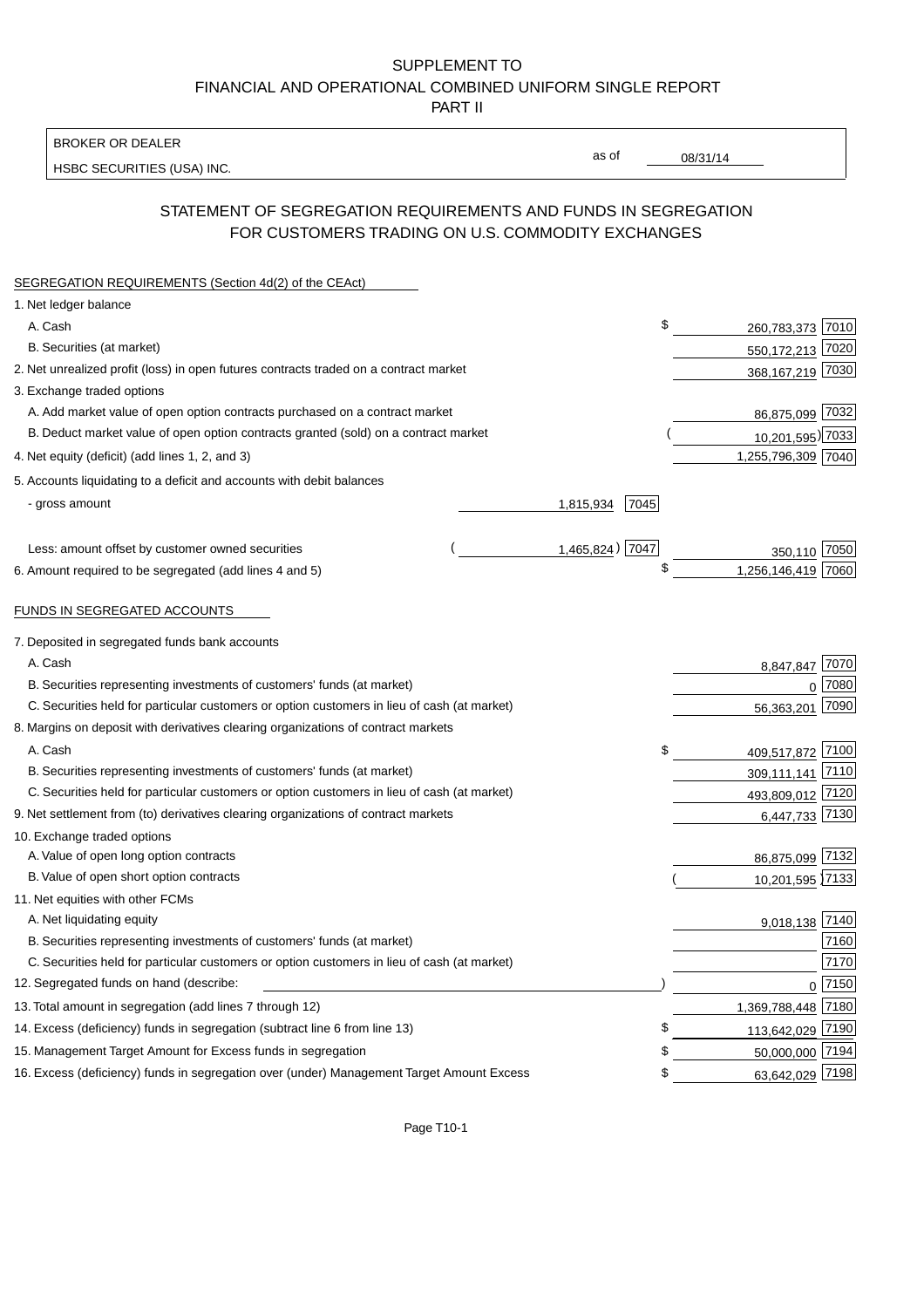# SUPPLEMENT TO FINANCIAL AND OPERATIONAL COMBINED UNIFORM SINGLE REPORT

PART II

 $\overline{\phantom{a}}$ 

| <b>BROKER OR DEALER</b>                                                              |                                        | as of     |          |                  |
|--------------------------------------------------------------------------------------|----------------------------------------|-----------|----------|------------------|
| HSBC SECURITIES (USA) INC.                                                           |                                        |           | 08/31/14 |                  |
| STATEMENT OF SEGREGATION REQUIREMENTS AND FUNDS IN SEGREGATION                       | FOR CUSTOMERS' DEALER OPTIONS ACCOUNTS |           |          |                  |
| 1. Amount required to be segregated in accordance<br>with Commission regulation 32.6 |                                        | \$        |          | 7200<br>0        |
| 2. Funds in segregated accounts                                                      |                                        |           |          |                  |
| A. Cash                                                                              | \$                                     | 7210<br>0 |          |                  |
| B. Securities (at market)<br>C. Total                                                |                                        | 7220<br>0 |          | 7230<br>$\Omega$ |
| 3. Excess (deficiency) funds in segregation                                          |                                        |           |          |                  |
| (subtract line 2.C from line 1)                                                      |                                        |           |          | 0 7240           |

 $\overline{1}$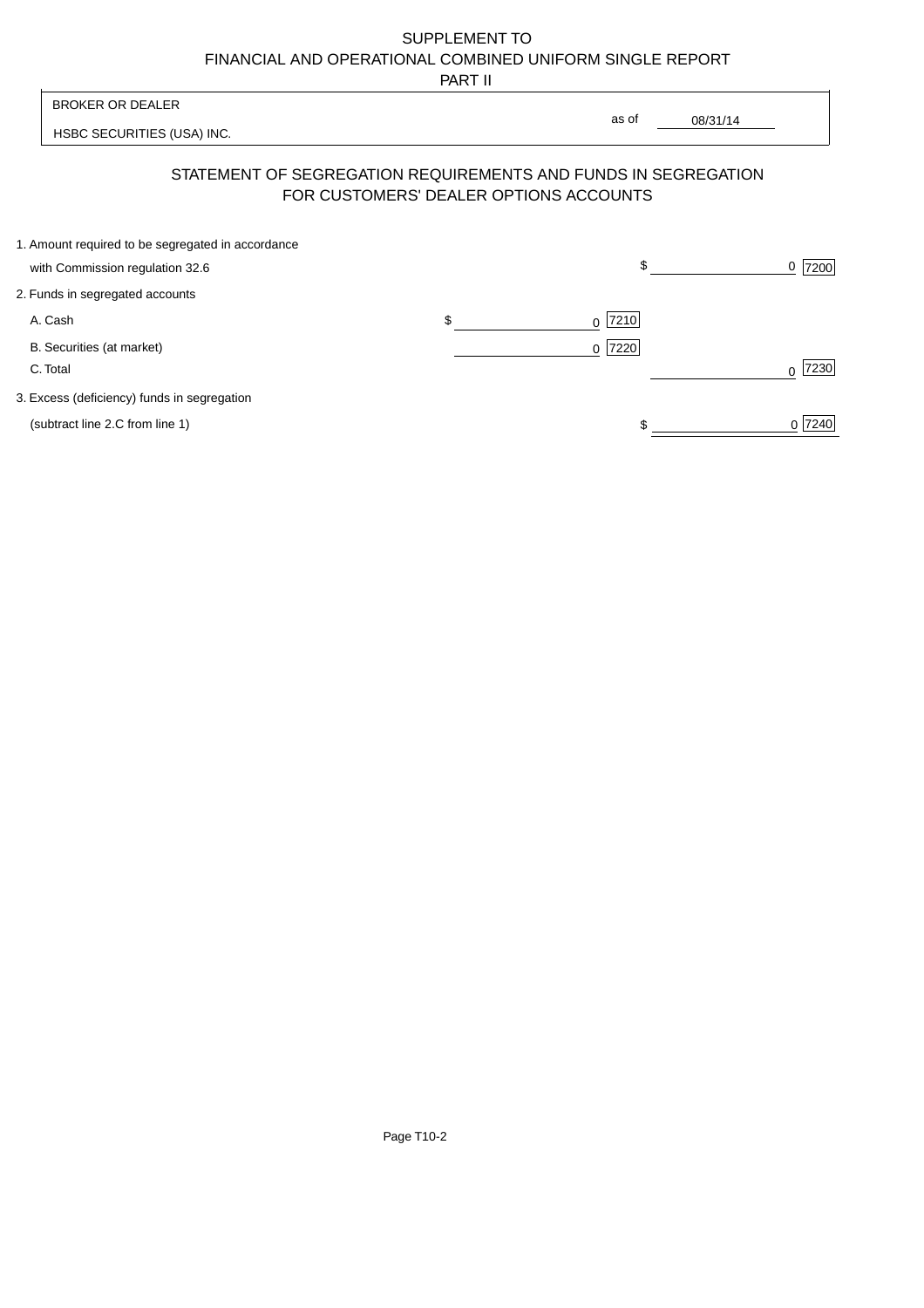SUPPLEMENT TO FINANCIAL AND OPERATIONAL COMBINED UNIFORM SINGLE REPORT

PART II

| <b>BROKER OR DEALER</b>    |       |          |
|----------------------------|-------|----------|
| HSBC SECURITIES (USA) INC. | as of | 08/31/14 |

### STATEMENT OF SECURED AMOUNTS AND FUNDS HELD IN SEPARATE ACCOUNTS PURSUANT TO COMMISSION REGULATION 30.7

#### FOREIGN FUTURES AND FOREIGN OPTIONS SECURED AMOUNTS

| Amount required to be set aside pursuant to law, rule or regulation of a foreign government<br>or a rule of a self-regulatory organization authorized thereunder | \$            | O.          | 7305 |
|------------------------------------------------------------------------------------------------------------------------------------------------------------------|---------------|-------------|------|
| 1. Net ledger balance - Foreign Futures and Foreign Option Trading - All Customers                                                                               |               |             |      |
| A. Cash                                                                                                                                                          | \$            | 87,805,765  | 7315 |
| B. Securities (at market)                                                                                                                                        |               | 28,104,318  | 7317 |
| 2. Net unrealized profit (loss) in open futures contracts traded on a foreign board of trade                                                                     |               | 7,403,468   | 7325 |
| 3. Exchange traded options                                                                                                                                       |               |             |      |
| A. Market value of open option contracts purchased on a foreign board of trade                                                                                   |               | 0           | 7335 |
| B. Market value of open contracts granted (sold) on a foreign board of trade                                                                                     |               |             | 7337 |
| 4. Net equity (deficit) (add lines 1. 2. and 3.)                                                                                                                 | \$            | 123,313,551 | 7345 |
| 5. Accounts liquidating to a deficit and accounts with                                                                                                           |               |             |      |
| debit balances - gross amount<br>445,304                                                                                                                         | 7351          |             |      |
| Less: amount offset by customer owned securities                                                                                                                 | 445,269) 7352 | 35          | 7354 |
| 6. Amount required to be set aside as the secured amount - Net Liquidating Equity Method (add lines 4 and 5)                                                     | \$            | 123,313,586 | 7355 |
| 7. Greater of amount required to be set aside pursuant to foreign jurisdiction (above) or line 6.                                                                | S             | 123,313,586 | 7360 |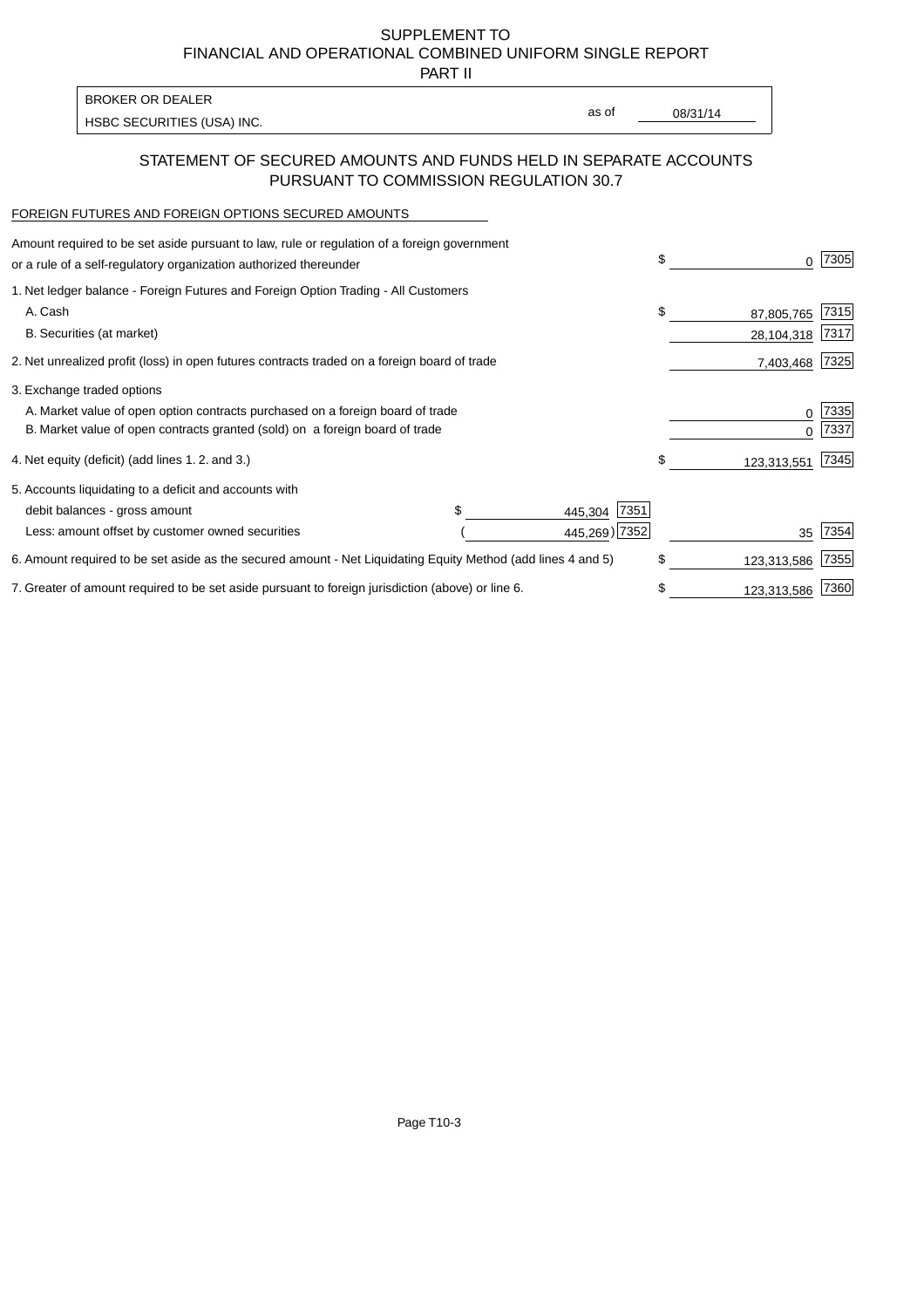# SUPPLEMENT TO

FINANCIAL AND OPERATIONAL COMBINED UNIFORM SINGLE REPORT

PART II

### BROKER OR DEALER

HSBC SECURITIES (USA) INC.

08/31/14 as of

## STATEMENT OF SECURED AMOUNTS AND FUNDS HELD IN SEPARATE ACCOUNTS PURSUANT TO COMMISSION REGULATION 30.7

#### FUNDS DEPOSITED IN SEPARATE REGULATION 30.7 ACCOUNTS

| 1. Cash in banks                                                                             |                  |
|----------------------------------------------------------------------------------------------|------------------|
| \$<br>A. Banks located in the United States<br>7500<br>65,765,283                            |                  |
| B. Other banks qualified under Regulation 30.7                                               |                  |
| $0$  7520  \$<br>7510<br>Name(s):<br><b>HARRIS TRUST</b>                                     | 65,765,283 7530  |
| 2. Securities                                                                                |                  |
| \$<br>A. In safekeeping with banks located in the United States<br>63,604,318 7540           |                  |
| B. In safekeeping with other banks qualified under Regulation 30.7                           |                  |
| 7550<br>$0$  7560 <br>Name(s):<br><b>HARRIS TRUST</b>                                        | 63,604,318 7570  |
| 3. Equities with registered futures commission merchants                                     |                  |
| A. Cash<br>\$<br>$0$ 7580                                                                    |                  |
| <b>B.</b> Securities<br>$0$ 7590                                                             |                  |
| $0$ 7600<br>C. Unrealized gain (loss) on open futures contracts                              |                  |
| $0$ 7610<br>D. Value of long option contracts                                                |                  |
| $0$ ) 7615<br>E. Value of short option contracts                                             | 0 7620           |
| 4. Amounts held by clearing organizations of foreign boards of trade                         |                  |
| 7630<br>Name(s):                                                                             |                  |
| \$<br>A. Cash<br>7640                                                                        |                  |
| 7650<br><b>B.</b> Securities                                                                 |                  |
| C. Amount due to (from) clearing organizations - daily variation<br>7660                     |                  |
| D. Value of long option contracts<br>7670                                                    |                  |
| )7675<br>E. Value of short option contracts                                                  | 7680             |
| 5. Amounts held by members of foreign boards of trade                                        |                  |
| Name(s):<br>7690                                                                             |                  |
| \$<br>35,835,221<br>A. Cash<br>7700                                                          |                  |
| <b>B.</b> Securities<br>7710<br>0                                                            |                  |
| C. Unrealized gain (loss) on open futures contracts<br>7720<br>7,403,468                     |                  |
| D. Value of long option contracts<br>$0$ 7730                                                |                  |
| $_0$ ) 7735<br>E. Value of short option contracts                                            | 43,238,689 7740  |
| 6. Amounts with other depositories designated by a foreign board of trade                    |                  |
| 7750<br>Name(s):                                                                             | $0^{7760}$       |
| 7. Segregated funds on hand (describe:                                                       | $0$ 7765         |
| 8. Total funds in separate section 30.7 accounts<br>\$                                       | 172,608,290 7770 |
| 9. Excess (deficiency) set Aside Funds for Secured Amount (subtract Line 7 Secured           |                  |
| Statement page T10-3 from Line 8)<br>\$                                                      | 49,294,704 7380  |
| \$<br>10. Management Target Amount for Excess funds in separate section 30.7 accounts        | 37,964,902 7780  |
| 11. Excess (deficiency) funds in separate 30.7 accounts over (under) Management Target<br>\$ | 11,329,802 7785  |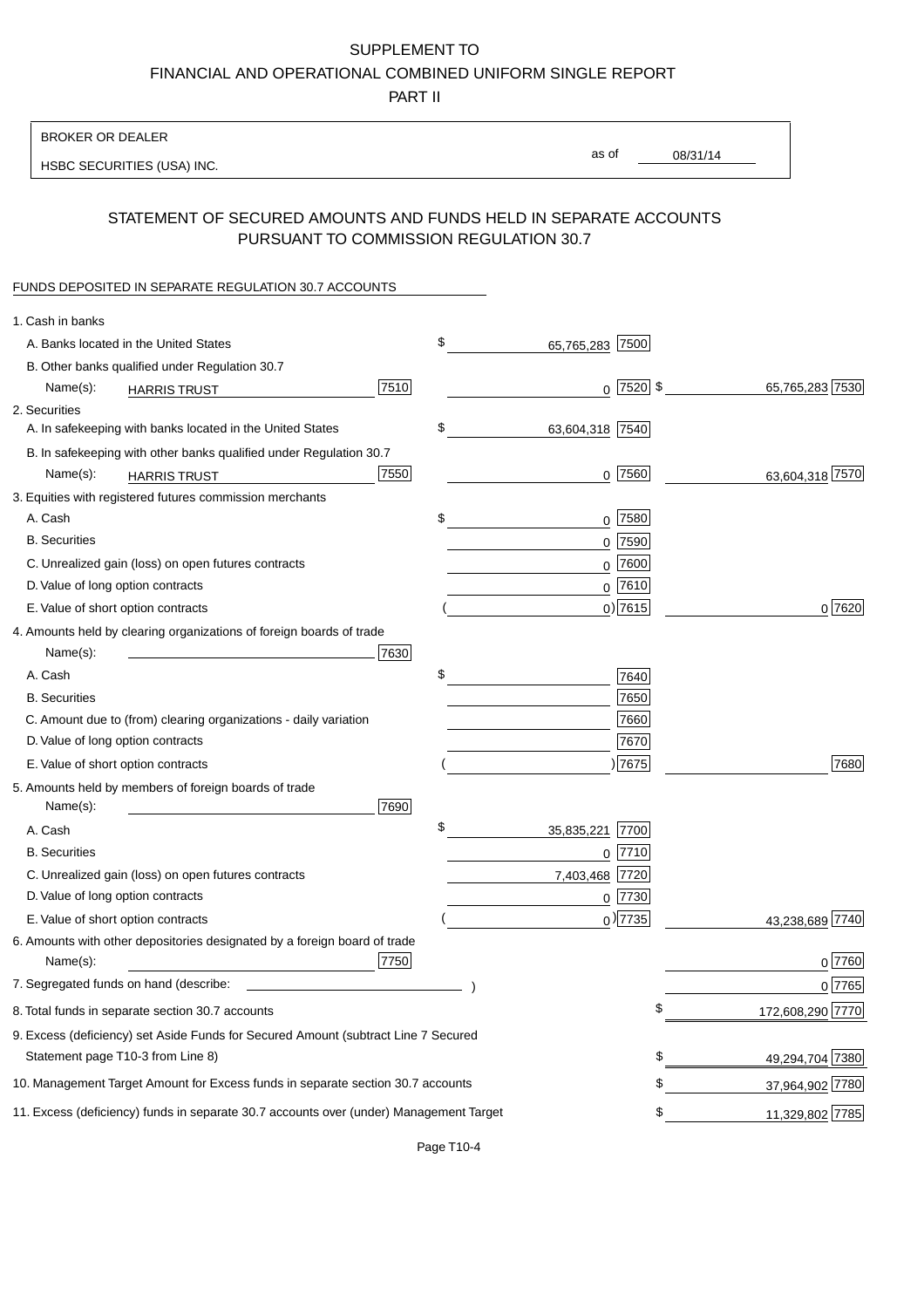#### SUPPLEMENT TO FINANCIAL AND OPERATIONAL COMBINED UNIFORM SINGLE REPORT PART II

HSBC SECURITIES (USA) INC. The contract of the contract of the contract of the contract of the contract of the contract of the contract of the contract of the contract of the contract of the contract of the contract of the BROKER OR DEALER

as of

## STATEMENT OF CLEARED SWAPS CUSTOMER SEGREGATION REQUIREMENTS AND FUNDS IN CLEARED SWAPS CUSTOMER ACCOUNTS UNDER 4D(F) OF THE CEA

| <b>Cleared Swaps Customer Requirements</b>                                                                  |                      |    |                         |
|-------------------------------------------------------------------------------------------------------------|----------------------|----|-------------------------|
| 1. Net ledger balance                                                                                       |                      |    |                         |
| A. Cash                                                                                                     |                      | \$ | 8500<br>477,310,057     |
| B. Securities (at market)                                                                                   |                      |    | 569,135,049 8510        |
| 2. Net unrealized profit (loss) in open cleared swaps                                                       |                      |    | 8520<br>(427, 360, 925) |
| 3. Cleared swaps options                                                                                    |                      |    |                         |
| A. Market value of open cleared swaps option contracts purchased                                            |                      |    | $0^{8530}$              |
| B. Market value of open cleared swaps option contracts granted (sold)                                       |                      |    | 0 8540                  |
| 4. Net equity (deficit) (add lines 1, 2, and 3)                                                             |                      | \$ | 619,084,181 8550        |
| 5. Accounts liquidating to a deficit and accounts with                                                      |                      |    |                         |
| debit balances - gross amount                                                                               | 3,545,996 8560<br>\$ |    |                         |
| Less: amount offset by customer owned securities                                                            | 3,200,249) 8570      |    | 345,747 8580            |
| 6. Amount required to be segregated for cleared swaps customers (add lines 4 and 5)                         |                      | S  | 619,429,928 8590        |
| Funds in Cleared Swaps Customer Segregated Accounts                                                         |                      |    |                         |
| 7. Deposited in cleared swaps customer segregated accounts at banks                                         |                      |    |                         |
| A. Cash                                                                                                     |                      | \$ | 11,242,503 8600         |
| B. Securities representing investments of cleared swaps customers' funds (at market)                        |                      |    | 0 8610                  |
| C. Securities held for particular cleared swaps customers in lieu of cash (at market)                       |                      |    | 8620<br>12,164,928      |
| 8. Margins on deposit with derivatives clearing organizations in cleared swaps customer segregated accounts |                      |    |                         |
| A. Cash                                                                                                     |                      |    | 76,849,052 8630         |
| B. Securities representing investments of cleared swaps customers' funds (at market)                        |                      |    | 8640<br>10,000,000      |
| C. Securities held for particular cleared swaps customers in lieu of cash (at market)                       |                      |    | 556,970,121 8650        |
| 9. Net settlement from (to) derivatives clearing organizations                                              |                      |    | 8,314,283 8660          |
| 10. Cleared swaps options                                                                                   |                      |    |                         |
| A. Value of open cleared swaps long option contracts                                                        |                      |    | $0^{8670}$              |
| B. Value of open cleared swaps short option contracts                                                       |                      |    | $0$ ) 8680              |
| 11. Net equities with other FCMs                                                                            |                      |    |                         |
| A. Net liquidating equity                                                                                   |                      |    | $0^{8690}$              |
| B. Securities representing investments of cleared swaps customers' funds (at market)                        |                      |    | $0^{8700}$              |
| C. Securities held for particular cleared swaps customers in lieu of cash (at market)                       |                      |    | 0 8710                  |
| 12. Cleared swaps customer funds on hand (describe:                                                         |                      |    | $0 \;  8715 $           |
| 13. Total amount in cleared swaps customer segregation (add lines 7 through 12)                             |                      |    | 675,540,887 8720        |
| 14. Excess (deficiency) funds in cleared swaps customer segregation (subtract line 6 from line 13)          |                      |    | 56,110,959 8730         |
| 15. Management Target Amount for Excess funds in cleared swaps segregated accounts                          |                      | \$ | 30,000,000 8760         |
| 16. Excess (deficiency) funds in cleared swaps customer segregated accounts over                            |                      |    |                         |
| (under) Management Target Excess                                                                            |                      | \$ | 26,110,959 8770         |